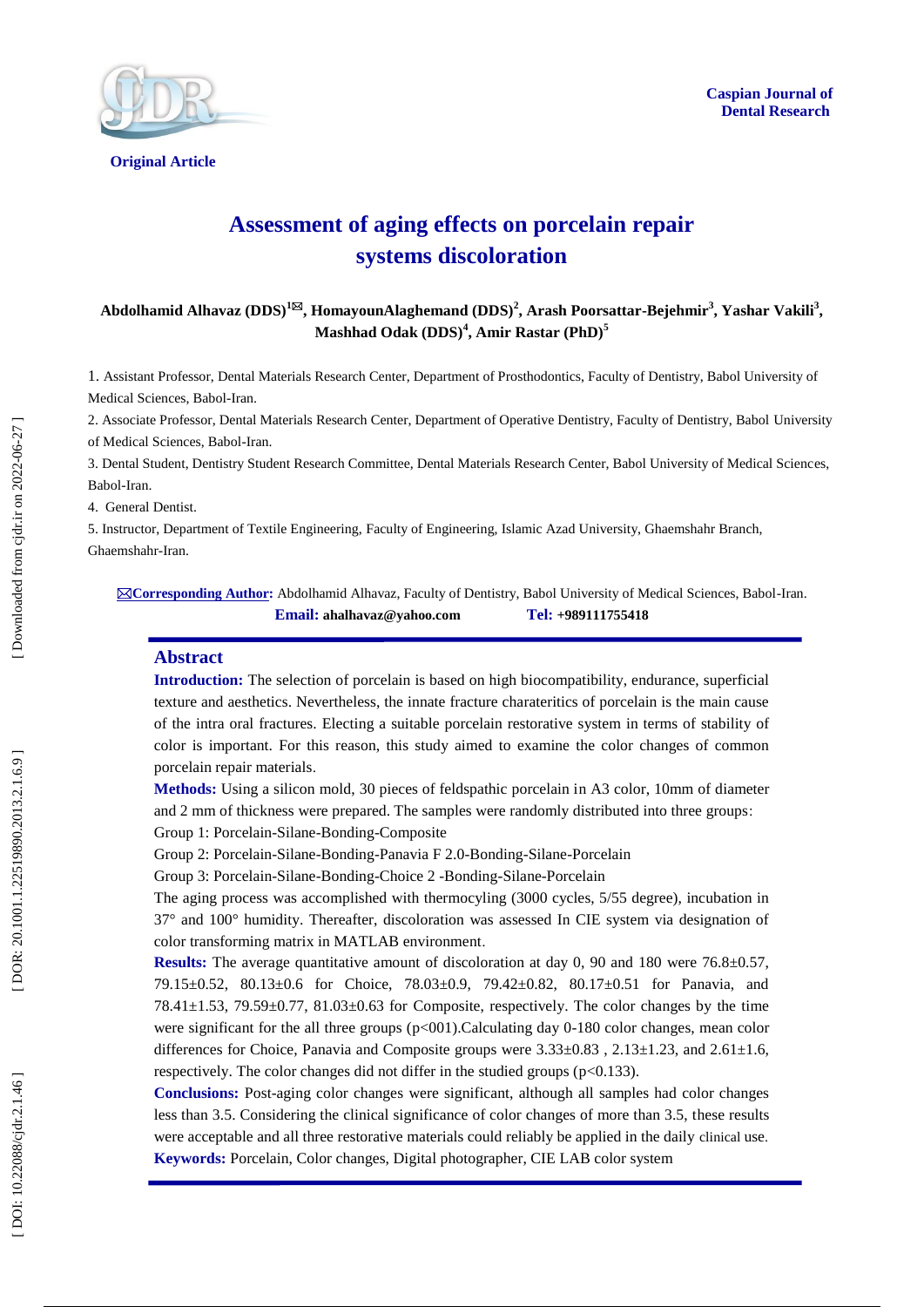

# **بررسی آزمایشگاهی تاثیر Aging برتغییررنگ سیستم های ترمیم پرسلن**

# **چکیده**

<mark>مقدمه</mark>: انتخاب پرسلن به عنوان یک رستوریشن بر اساس سازگاری زیستی عالی، استحکام، فرم سطحی و زیبایی ان می باشد. با این وجود، خاصیت ذاتی شکنندگی آن، عامل اصلی شکست این رستوریشن ها در داخل دهان است. برای ترمیم شکستگی پرسلن روش های مختلفی پیشنهاد شده است. انتخاب یک روش ترمیم پرسلن با خصوصیات مناسب از لحاظ ثبات رنگ حایز اهمیت است. لذا بر آن شدیم تغییرات رنگ مواد رایج ترمیم پرسلن را مورد بررسی قرار دهیم.

**مواد و روش ها:** در این مطالعه ی آزمایشگاهی با استفاده از مولد سیلیکونی ۳۰ قطعه پرسلن فلدسپاتیک ( Ceramco ا رنگ A3 و به قطر ۱۰ میلیمتر و به ضخامت ۲ میلیمتر آماده گردید. سپس نمونه ها به طور تصادفی به سه گروه ده  $\left( 3\right)$ تای*ی* بصورت زیر تقسیم م*ی* شدند:

۱– پرسلن–سایلن–عامل باندینگ–کامپوزیت مستقیم ۲– پرسلن–سایلن–عامل باندینگ–سمان دوال کیور( panavia F2 -عامل باندینگ-سایلن-پرسلن ٣- پرسلن-سایلن-عامل باندینگ-سمان لایت کیور (Choice 2)-عامل باندینگ-سایلن-پرسلن شرایط Aging نمونه ها شامل ۳۰۰۰ دور ترموسایکلینگ (°S.°55 c) و قرار گیری داخل انکوباتور در دمای ۳۷ درجه و رطوبت ۱۰۰٪ بود. از نمونه ها در روز صفر و بعد از ۹۰ و ۱۸۰ روز Aging فتوگراف به وسیله دوربین دیجیتال تهیه شد. سپس درجِه تغییر رنگ عکس ها بر اساس سیستم رنگ CIE Lab طراحی ماتریکس تبدیل رنگ در محیط نرم افزار MATLAB محاسبه شد.

**یافته ها:** میزان E (در سیستم رنگ (Commission International d 'Eclairage (CIE Lab) هیانگین گروه ها در زمان های صفر، ۹۰ و ۱۸۰ روز در گروه Choice به ترتیب ۰/۵۷+۱/۵۲ ، ۷۹/۱۵±۰/۵۲ و ۸۰/۱۳±۰/۶ بود. این مقادیر برای Panavia به ترتیب ۹/۰+۳±۰/۸۲، ۲۸/۰۲±۰/۵۲ و ۸۰/۱۷±۰/۵۱ بوده و برای گروه Composite به نرتیب ۷۵/۴۱±۱/۵۲، ۷۷/۵۹±۰/۷۷ و ۸۱/۰۳±۰/۶۳ بدست آمد.

این تغییرات رنگ در طی زمان در هر سه گروهOO1 Choice و Panavia  $F(2,18) = 79.7$  p< 0.001 p<0.001 ،Composite ،(F(2,11.03) = 18.36 ,p<0.001 ،Composite ،(F(2,11.03) معنی دار بود p<0.001). محاسبه ی مقدار تغییرات رنگ در بازه ۰ تا ۱۸۰ روز میانگین تغییرات رنگ در گروه سمان لایت کیور۲۸'،۳۳±۳،۳۳، در گروه سمان دوال کیور ۲/۱۲±۲/۱۲ و در گروه کامپوزیت ۲/۶±۲/۶۱ بدست آمد. تغییرات رنگ بین .  $\rm{F}(2,16.98)\,{=}\,2.18\;$   $\rm{p}{=}\,0.133,$ گروه ها در طول زمان مطالعه از لحاظ آماری متفاوت نبودند. **نتیجه گیری:** تغییرات رنگ بعد از Aging معنی دار می باشد گرچه از لحاظ بالینی با توجه به 3.5>E∆ تغییرات

رنگ، قابل قبول بوده و هر سه ماده بکار رفته بصورت قابل اطمینانی در کلینیک قابل استفاده روزمره می باشند.

و**اژگان کلیدی:** پرسلن، سمان رزینی، تغییررنگ، دوربین دیجیتال، سیستم رنگ CIE Lab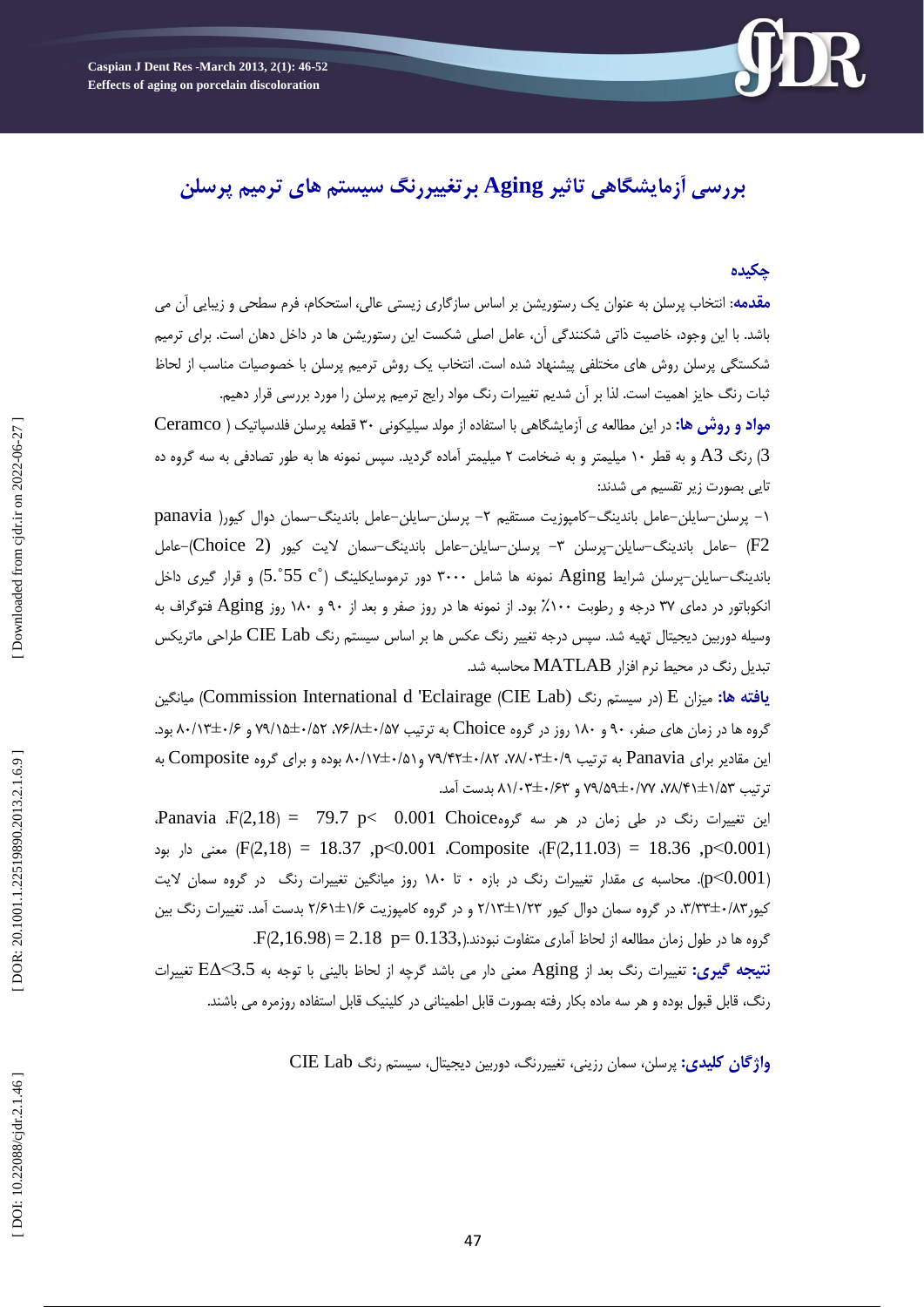

## **Introduction**

Color has always enchanted human being. It is represented in early cave paintings, art of porcelains, and textile fabrics. A color is perceived via reflection or transillumination of whole white spectrum or part of it (1, 2). The human visual system can distinguish three color parameters. These three color parameters are chroma, hue and value (3). Hue is the attribute that most readily distinguishes one color from other colors, for example reds, greens and blues.

Value or brightness indicates the lightness or darkness of a hue (4, 5). Sometimes value is defined by the degree of grayness, but value is a quality, not a quantity and this definition is wrong (2). Value is the most important characteristic during color selection and is independent of hue and chroma. Chroma is the degree of saturation, intensity and strength of a hue (2).

There are various spaces to measure color changes; like CIE LAB and Munsell Color can be described according to the Munsell color space in terms of hue, value and chroma by means of human visual system. The observed color will be compared with a large color collection in "color tab" (2). Color change is calculated via Nickerson formula (I=(c/5) (2∆ H)+6∆V+3∆C) in Munsell space. In this system, color changes equivalent to 5 can be seen by the human eye (6).

CIE LAB color space has got three values,  $L^*$ ,  $a^*$ and  $b^*$ . The  $L^*$  value is the measure of the lightness and it is similar to "value" in Munsell color space(5). a\* and b\* describe "chroma" which are the measure of redness (+a\*), greenness ( -a\*), yellowness (+b\*) or blueness

(-b\*) (7). The differences between two colors can be determined from a color difference formula  $(\Delta E = [(\Delta L^*)^2 + (\Delta a^*)^2 + (\Delta b^*)^2]^{1/2})$ .  $\Delta L$ ,  $\Delta a$  and  $\Delta b$  are the differences between  $L^*$ ,  $a^*$  and  $b^*$  parameters of the two colors.  $\Delta E > 3.5$  is considered perceptible clinically (2). In general, tooth color can be quantified via these methods: visual measurement with Shade Guide, spectrophotometry, colorimetry and computerized analysis of digitized images (4).

Shade guide or visual color determination is the most frequently applied method in dental clinics and laboratories. This method is inaccurate, because of variable viewer interpretation and environmental and lighting influences at the same color assessment. Spectrophotometer measures the wavelength of the light reflected by species in the range of visible light and compares that with standard wavelength of colors. Colorimeter is a photoelectric instrument and is able to detect color differences between two species. This device is not capable to determine the exact value of color axis of a specimen. In digital analysis methods, digitized images are given to the computer, then the color will be evaluated using CIE lab or L & RGB systems (6).

Recent advancements in digital photography have resulted in the vast use of digital cameras for color evaluation of teeth. Using these cameras, we are able to record digital data from an object and view that on the computer screen and even transmit them via internet (8). Increasing demand for elegant and natural -looking restorations has developed new systems of ceramics. Choosing porcelain as a restoration in different forms is based on excellent biocompatibility and strength which gives it highly desirable aesthetic properties. However, metallic core of this restoration has affected the aesthetic properties in it that has caused discolorations or decrease in light transmission. These limitations have boosted the development of all ceramic restorations which do not need metallic cores (9).

However, the brittle nature of dental porcelain is the main cause of failure of these restorations. There are various methods with which porcelain can be repaired. It varies from a simple composite repair to constructing a new prosthesis. Common porcelain repair methods using composite resin or facing with porcelain pieces use silane coupling agents. During the repair process with porcelain pieces, lutting agents can be used in forms of light cure or dual cure. Dual -Cure components are usually utilized in ceramic restorations with large facial thickness (more than 2mm) or highly opaque veneers. The problems in the degree of conversion and color instability due to chemical decomposition of amines have limited their usage.

Therefore, choosing a porcelain repair system with proper color stability is so important (2, 6, 7). The color of the repaired part can change because of its exposure to the oral cavity.

This color change might be due to intrinsic factors such color changes in the porcelain material, changes in resin matrix and matrix -filler interface or extrinsic factors like deposition of pigmented material from external sources, aging and temperature changes(10-12). The renewal process of fractured porcelain is both costly and time consuming. This study was conducted to evaluate the color changes of three porcelain repair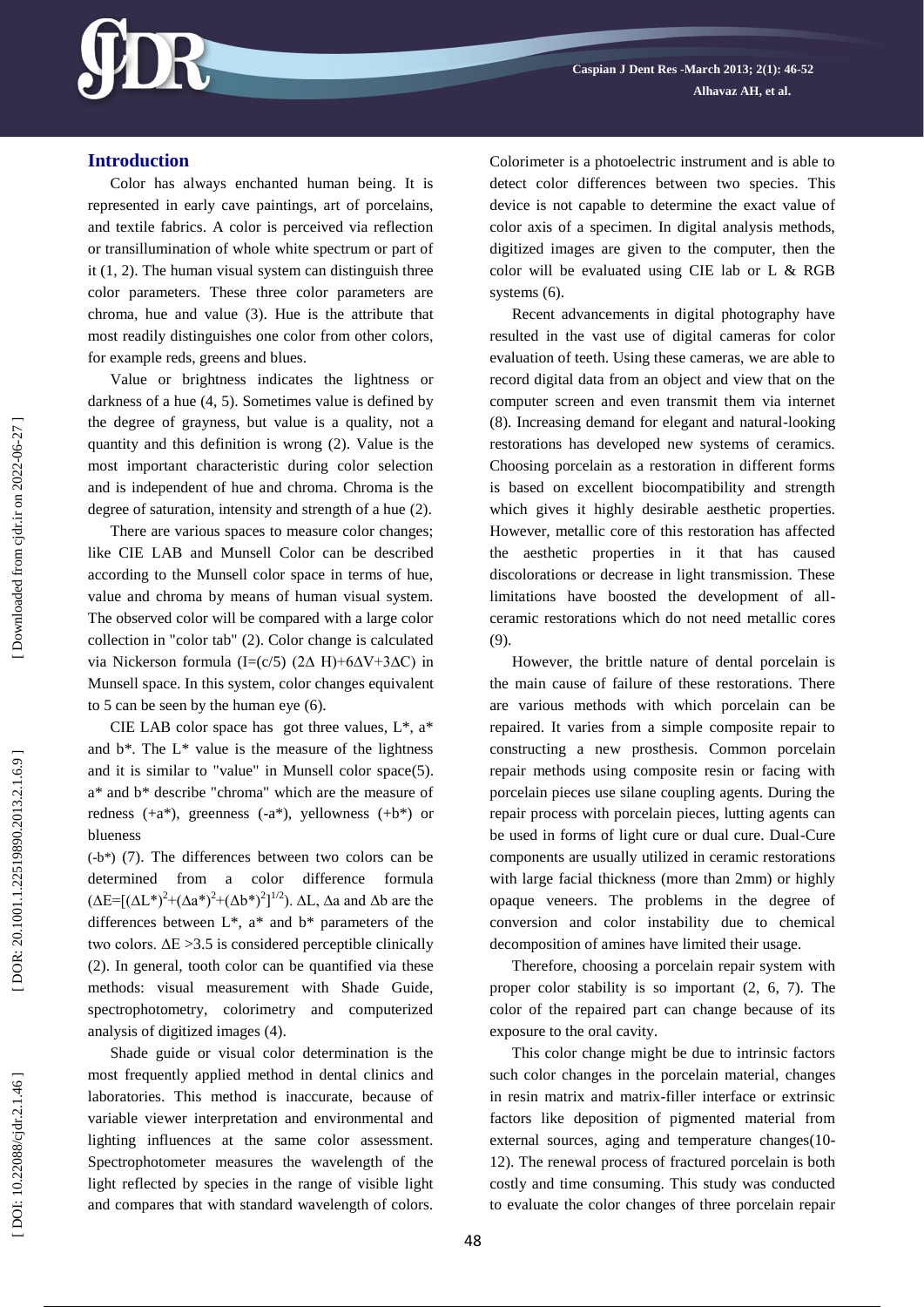

systems using different materials and cement polymerization methods in repairing porcelain fractures.

## **Method s**

In this in -vitro study, porcelain feldspathic samples (Ceramco 3, Densply, Germany) were used. Using a silicone mold, 30 porcelain feldspathic pieces in A3 shade, 10 mm of diameter and 2mm of thickness on a condense vibrator were prepared. Porcelain surface was abraded by air stream with 50µm aluminium oxide particles. The samples were randomly distributed into three groups.

In all the groups, porcelain surface was etched using 9.5% hydrofluoric acid (Porcelain Etchant, Bisco, USA) in 90 seconds, then washed with distilled water, soaked piece of cotton and one drop of 96% alchohol and dried with air spray. In the first group, after using silane, bonding agent (Clearfil SE Bond, Kurary, Japan) was used and thinned with a light air spray and then cured for 20 seconds. Finally, using an A3 direct composite (Clearfil AP -X, Kurary, Japan) and a silicone mold with 8 mm diameter and 2 mm thickness of restoration was built. A glasslam was put on it and the sample was cured with light cure device (Coltolux 75, Colten,  $800$ mw/cm<sup>2</sup>) for 40 seconds up and down.

In groups 2 and 3, disk shaped feldspathic porcelain restoration with 8mm diameter and 2mm thickness was prepared with the same method. In group 2, dual cure cement (Panavia F2) was used following the instructions. It means that after etching the porcelain, equal amounts of bonding (Clearfil SE bond) and silane (Porcelain bond activator, Kuraray, Japan) were mixed, poured on the porcelain surface and thinned with air spray. After dual cure cement (Panavia F2), light cement shade was prepared following the instructions and the second piece was put with a light pressure and light -cured for 40 seconds from up and down. In group 3, after etching, the porcelain was covered with silane (Bis-Silan<sup>TM</sup>, Bisco. USA) and was thinned after 30 seconds with air spray.

The surface of the porcelain was poured with a thin layer of HEMA free porcelain bonding resin. The adequate amounts of translucent light -cure cement (Choice 2) were used and the second piece was positioned with a light pressure and light -cured for 40 second up and down, similar to group 2. Before the

aging process, the samples were inserted in a light box (Iran, Yazd) under D56 light w hich emitted from both sides with 45 angle. Photographs were taken from the samples with a gray background from a 15cm distance using a 12 Mega pixel Canon camera (SXG, Tokyo, Japan). After taking primary photographs, the aging process of the samples was accomplished under 3000 cycles thermocycling  $(5^{\circ}/55^{\circ}c)$  and then, they were inserted in an incubator in distilled water at 37˚c and 100% humidity. After 90 and 180 days, the photographs were taken from the samples with similar conditions. The camera was positioned on a fixed tripod and the distance from the samples, light source and the background were identical during the experiments.

The photographs were saved on the computer and using MATLAB software, the color of the samples were determined. Then, the laboratory properties of the surface of the samples were measured according to the CIE system and ∆E (color differences) was determined using  $\Delta E = [(\Delta L)^2 + (\Delta a)^2 + (\Delta b)^2]^{1/2}$  formula.

At first, to assess the constancy of the photography ability of the camera, pilot samples were chosen, 5 photos of each were taken and compared. The color changes between the primary and experimental samples from0 to 90 go days were measured according to the CIE1976 color change formula. Data was statistically analyzed using repeated measures ANOVA, Paired t -test and one way ANOVA with SPSS 17 software ( p<0.05).

### **Results**

The results have shown the repeatability of the method of measurement of color changes by digital camera for pilot samples and are represented in table 1. In the analysis of the pilot data, Intra class Correlation (ICC) was 0.71 and this confirms the reliability of the camera and the method used in this study. It should be emphasized that  $\Delta E \leq 3.5$  is accepted clinically and the human eye cannot detect color changes beneath that (1).

**Table 1. Table of the E values of the pilot samples using digital camera to evaluate repeatability**

| Е                  | <b>Image 1</b> | <b>Image 2</b> | <b>Image 3</b> | <b>Image 4</b> | <b>Image 5</b> |
|--------------------|----------------|----------------|----------------|----------------|----------------|
| Pilot <sub>1</sub> | 82.68          | 82.24          | 80.97          | 81.64          | 81.56          |
| Pilot <sub>2</sub> | 83             | 82.11          | 81.46          | 81.79          | 82.46          |
| Pilot3             | 82.25          | 82.46          | 81.11          | 81.66          | 81.88          |
| Pilot <sub>4</sub> | 83.75          | 81.56          | 80.29          | 81.37          | 82.10          |
| Pilot <sub>5</sub> | 82.45          | 82.30          | 81.67          | 80.93          | 81.55          |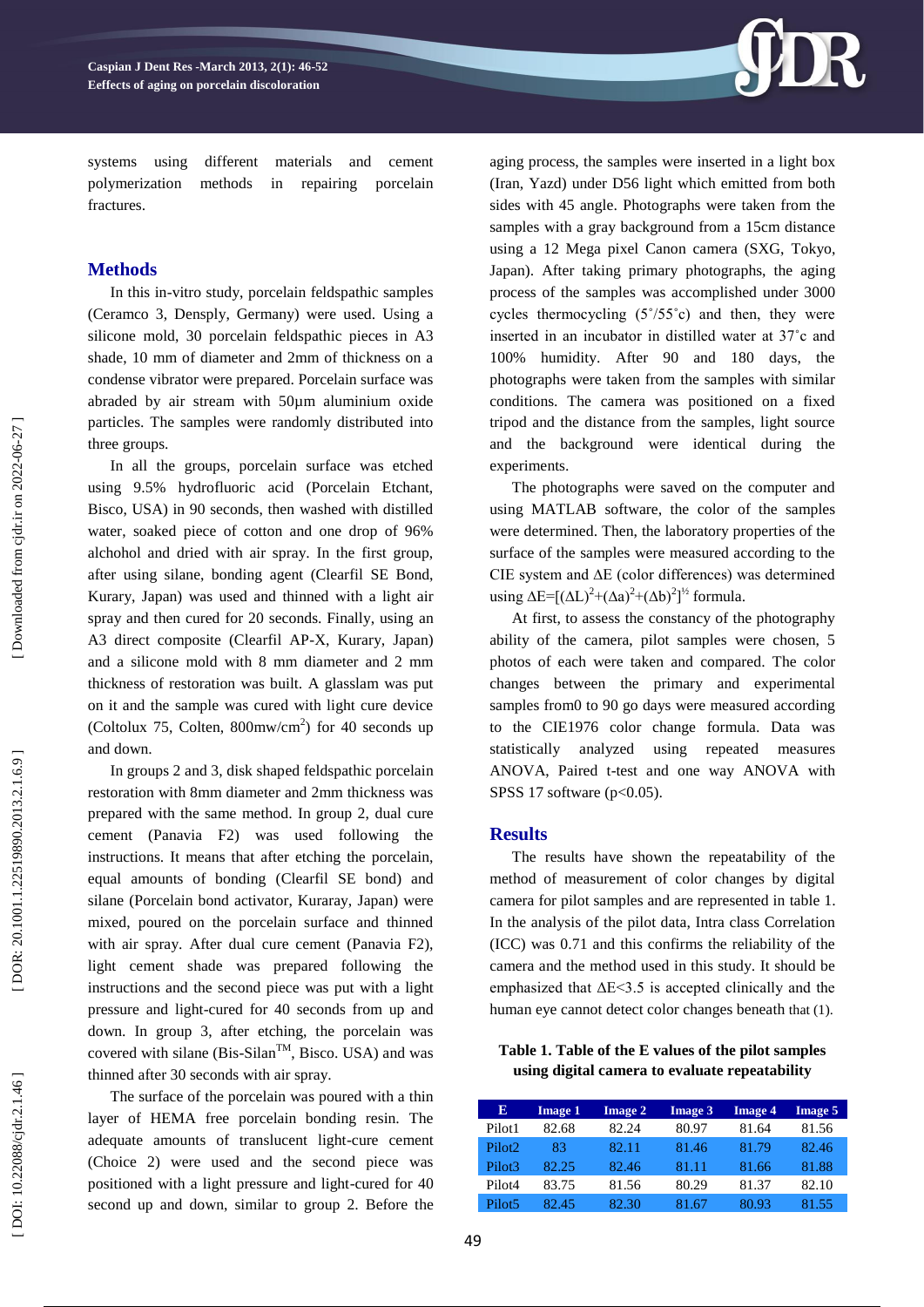In Choice2 cement group, changes in all time span, 0 to 90 days (p=0.001), 90 to 180 days ( p=0.001) and 0 to 180 days ( p =0.006) were statistically significant.

However, in Panavia cement group in a 90 to 180 day period, the color changes were not significant  $(p=0.167)$ . Also in Composite group, in a period of 0 to 90 days, there were no significant color changes ( $p=0.133$ ). In a 0 to 180 day period,  $\Delta E$  in the Choice group was  $3.33\pm0.88$ , in the Panavia F2.0 group was 3.13±1.23 and in Clearfil composite group was 2.61±1.63 . The differences between the groups are not significant ( p=0.133 and F(2,16.98)=2.18) ( figure1).

Changes in L and a parameters in all groups in the period of 0 to 180 days were significant, but in Panavia group, a parameter did not have any significant change (p=0.084) (table 2). The mean of the changes in a and L parameters in all three groups did not differ significantly  $[(p=1 \text{ and } F(2)=2.50) \text{ and } (p=0.18 \text{ and }$  $F(2)=0.18$ ]. But there was a significant difference in b

parameter between the groups (p=0.004 and  $F(2)=6.97$ ). Comparing L, a and b changes in all groups, only b parameter between composite and Panavia showed a significant difference ( table 3).



**Figure 1. Comparison of the color ΔE in a 0 to 180 day using CIE system**

|                          |       | L value | <b>Significance</b>       | A     |      | <b>Significance</b>         | B     |       | <b>Significance</b>      |
|--------------------------|-------|---------|---------------------------|-------|------|-----------------------------|-------|-------|--------------------------|
| Group                    | Day 0 | 180     | level                     | Day 0 | 180  | level                       | Day 0 | 180   | level                    |
| Choice 2                 | 76.80 | 80.2    | $t(a)=11.69$<br>$p=0.001$ | 2.18  | 2.37 | $t(a) = -3.88$<br>$p=0.004$ | 13.91 | 13.4  | $t(a)=5.47$<br>$p=0.001$ |
| Panavia F <sub>2.0</sub> | 78.06 | 80.17   | $t(a)=-5.56$<br>$p=0.001$ | 2.32  | 2.49 | $t(a)=1.9$<br>$p=0.084$     | 13.70 | 13.23 | $t(a)=2.30$<br>$p=0.001$ |
| Composite<br>clearfil    | 78.41 | 81.03   | $t(a)=-5.05$<br>$p=0.001$ | 3.30  | 3.44 | $t(a)=2.53$<br>$p=0.032$    | 16.76 | 14.98 | $t(a)=5$<br>$p=0.001$    |

## **Table 2. Changes in L\*, a\* and b\* parameters in a 0 to 180 day period**

### **Table 3 . Comparison of changes in L, a and b parameters in the period of 0 to 180 days between groups**

| <b>Groups</b>     | <b>b</b> changes P | a changes | L changes |  |
|-------------------|--------------------|-----------|-----------|--|
|                   | value <sup>1</sup> | P value   | P value   |  |
| Choice2-panavia   | 0.357              | 1.00      | 0.14      |  |
| Choice2-composite | 0.109              | 1.00      | 0.565     |  |
| Composite-panavia | 0.019              | 1 00      | LOO.      |  |

#### **Discussion**

In the present study, the mean E changes (∆E) in all groups were statistically significant  $(p<0.05)$ , but these changes and discolorations were clinically acceptable  $(AE < 3.5)$ .

The discoloration of porcelain repair systems like Clearfil Composite, porcelain segment with Choice light cure cement and porcelain segment with Panavia F 2.0 dual cure cement, 90 and 180 days after the aging process was assessed using digital camera. The mean color changes were significant in all the study groups  $(p<0.05)$ , but these changes were clinically acceptable, due to limitation of the human eye (∆E<3.5). In Choice and Panavia cement groups, most changes were seen in a of 0 to 90 day period, but in the composite group, it was seen in a period of 90 to 180 days after aging process. Also, in this study, most changes were observed around L parameter, and b parameter was decreased in all groups.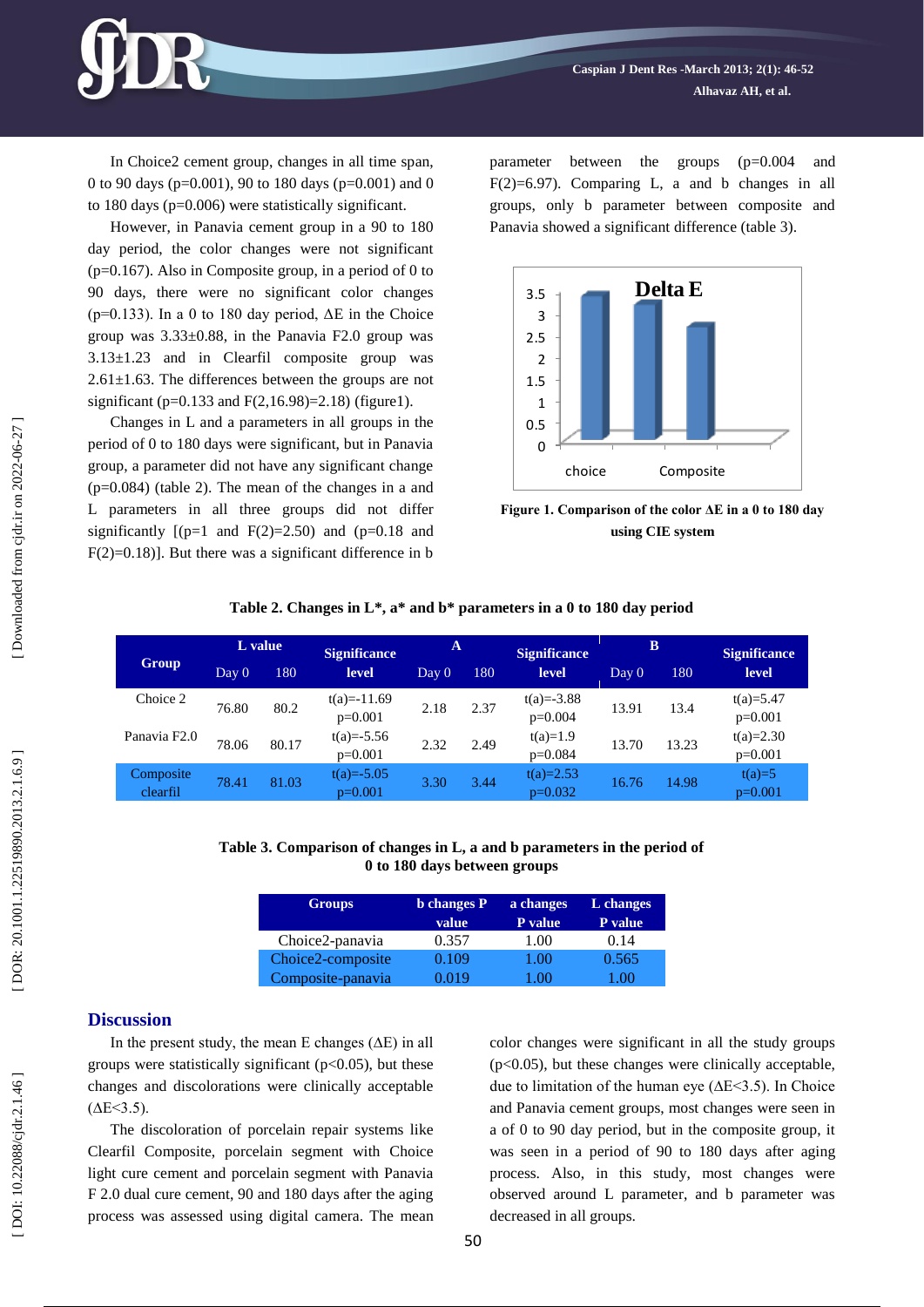

During data analysis, Cronbach'salpha value was obtained (0.71), that confirmed the reliability and repeatability of the digital camera in the assessment of color of the dental material. Finally, color evaluation was performed using MATLAB software. Cal et al ( 4), Jarad et al (8), Tung et al (13) and Schropp (14) studies confirmed the use of digital camera to assess discoloration on the condition of proper utilization and regulation of distance and angles. However Cal et al (15) . In 2006 in a study which compared a digital camera and spectrophotometer, found that the "L" parameter of camera images did not have a statistically significant correlation with spectrophotometer data, but the "a" and "b" parameters of both instruments showed statistically significant correlation. Also Caglar et al. in a project assessing the reliability of digital camera in determining colors, found that the  $L^*$  and  $b^*$  values obtained from digital camera showed a significant correlation with colorimetry data, but this did not hold true in  $a^*$  value (16). The  $L^*$ ,  $a^*$  and  $b^*$  values of digital camera images can be obtained from various softwares like the photoshop and MATLAB (4, 15, 17). Guan et al. compared color evaluation by digital camera and spectrophotometer and used MATLAB software to measure tooth color in  $L^*$  a\*  $b^*$  system. They have found that the application of digital camera in the assessment of discoloration is reliable (17).

The main advantage of using MATLAB software instead of photoshop is that, in photoshop by using Eyedropper Tool, the arithmetic mean of the selected points will be calculated, but by using MATLAB, programming and calculation of the whole surface is possible.

The present study revealed that although color change was statistically significant, but it was less than 3.5 and was clinically negligible. These results were similar to the previous studies which were to assess the accelerated aging effect using spectrophotometer and found clinically acceptable significant discoloration in cements  $(\Delta E \le 3.5)(18-20)$ . In our study, most changes were observed in L parameter and b parameter was



decreased in all groups. Heydecke et al (11) . found similar data in 2001.

The interesting point of the present study was that Panavia F2.0 dual cure cement had a better color stability than choice 2 light cure cement, although these changes could not be seen by the human eye  $( \Delta E \leq 3.5)$ . It is expected that due to the presence of Amine accelerating agents in this cement, discoloration will be more. The presence of two types of light activator in Panavia F2.0 and probable high rate of polymerization may explain this contradiction. Also, the existence of Methacryloyloxydecyl Dihydrogen Phosphate (MDP) in resin matrix of cement may be another cause of that. With due attention to Zhang s research, it seems that the difference in type of curing (dual or self) is not the main reason of the difference in color changes (21), manufacturer and used dental material should be noted. Panavia F2.0 dual cure cement and Choice 2 Light cure cement were not from the same company and this was one of our study limitations. Comparing a light cure and dual cure cement from same the company with different techniques of polymerization like Soft or High intensity is the subject of the future studies to better identify the effect of method of polymerization on color stability.

The other limitation was the absence of spectrophotometer in the study to compare with the results obtained from the camera .It is suggested that this study should be conducted in clinics and for a longer time span. Also, composite samples were not polished and this might increase surface roughness and discoloration which could affect our results.

#### **Conclusion**

Referring to the results of this study, the color stability of Panavia, Choice and Clearfil resin composite cements is clinically acceptable. As renewal of porcelain crowns are costly, these materials can be routinely employed to repair chipped or fractured porcelains.

## **Acknowledgment s**

The authors would like to thank the Research Committee of Babol University of Medical Sciences, the Research Center Committee of Babol School of Dentistry, and the professors and personnel of